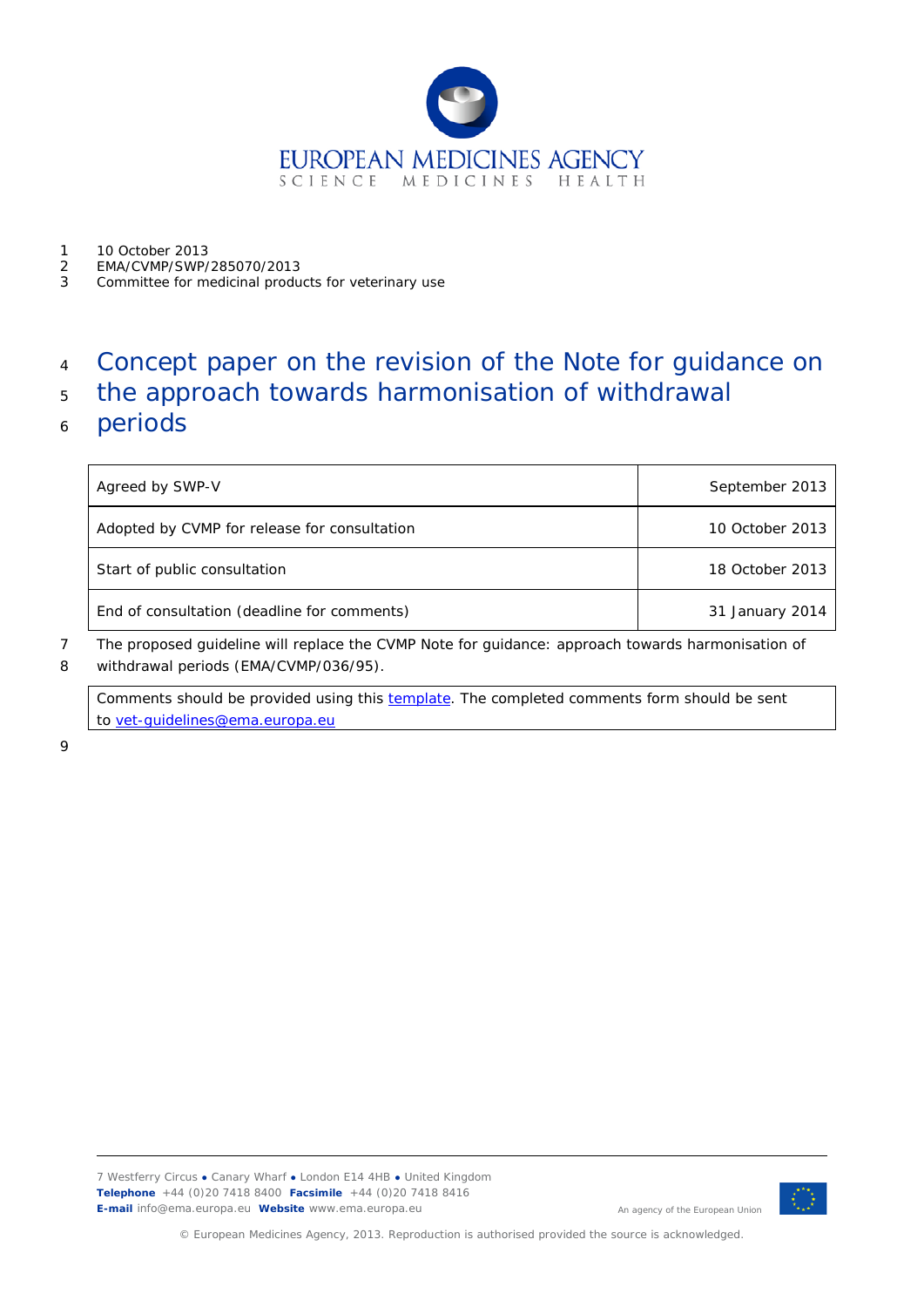## **1. Introduction**

- The CVMP Note for guidance: approach towards harmonisation of withdrawal periods
- (EMEA/CVMP/036/95 FINAL) sets out a standard statistical approach to be used across the EU in the
- analysis of residue depletion data for the purpose of establishing withdrawal periods. In relation to
- data points at which residues are present below the limit of quantification the Note for guidance
- indicates that a value of ½ of the limit of quantification should be applied to the data point.

## **2. Problem statement**

 The CVMP Note for guidance: approach towards harmonisation of withdrawal periods was published in 1996. While the approach recommended for dealing with residues below the limit of quantification is simple and easy to apply, more sophisticated methods for dealing with data below the limit of quantification are now available. Residue levels below the limit of quantification tend to occur mainly in terminal residue depletion phases, which are of particular relevance when assessing the depletion of residues below the MRL. The treatment of these data may have a considerable impact on the derived withdrawal period. It is therefore considered that the SWP should review these alternative methods and, if appropriate, incorporate these into the CVMP Note for guidance: approach towards harmonisation of withdrawal periods.

# **3. Discussion (on the problem statement)**

 Statistical approaches are the most recommended and commonly used methods for the analysis of residue depletion data and the estimation of withdrawal periods of veterinary drugs in the EU and world-wide.

The EU recommended method is described in the CVMP Note for Guidance Approach towards

Harmonisation of Withdrawal Periods (EMEA/CVMP/036/95-FINAL). It is based on a linear regression

analysis and the calculation of an approximate 95 % tolerance limit with 95 % confidence using

equations by Stange (1971) and Graf et al. (1987). The data set used for this analysis needs to fulfil

four statistical assumptions, namely: linearity of log concentrations versus time, independence of the

- data, normality of errors on a log-scale, and homogeneity of variances. The theoretically minimum
- number of data points/number of animals to conduct this calculation is 3 sampling time points with a
- minimum number of 3 animals at each point.
- There are a number of both experimental and data processing factors that can affect the quality and accuracy of withdrawal time results obtained. These may include on the experimental side, among many others, the overall number of animals (data points) used in the experimental phase which is, in a [1](#page-1-0) statistical sense, relatively small<sup>1</sup>, the positioning of the slaughter time points on the residue depletion curve, sampling and sample storage, and the LOD/LOQ and other performance characteristics of the analytical methods. With the new VICH guidelines 48 (Marker residue depletion studies to establish product withdrawal periods – EMA/CVMP/VICH/463199/2009) and 49 (Validation of analytical methods used in residue depletion studies – EMA/CVMP/VICH/463202/2009) there is now detailed guidance on the design of residue studies and validation of analytical methods available which is expected to improve the data collection process to become more reliable and consistent between studies.

<span id="page-1-0"></span><sup>&</sup>lt;sup>1</sup> VICH GL 48 recommends that "the number of animals used should be large enough to allow a meaningful assessment of the data. From a statistical point of view, residue data from a minimum of 16 animals with four animals being euthanized at four appropriately distributed time intervals are recommended. Higher numbers of animals should be considered if the biological variability is anticipated to be substantial as the increased numbers might result in a better defined withdrawal period".

Concept paper on the revision of the Note for guidance on the approach towards harmonisation of withdrawal periods EMA/CVMP/SWP/285070/2013 Page 2/4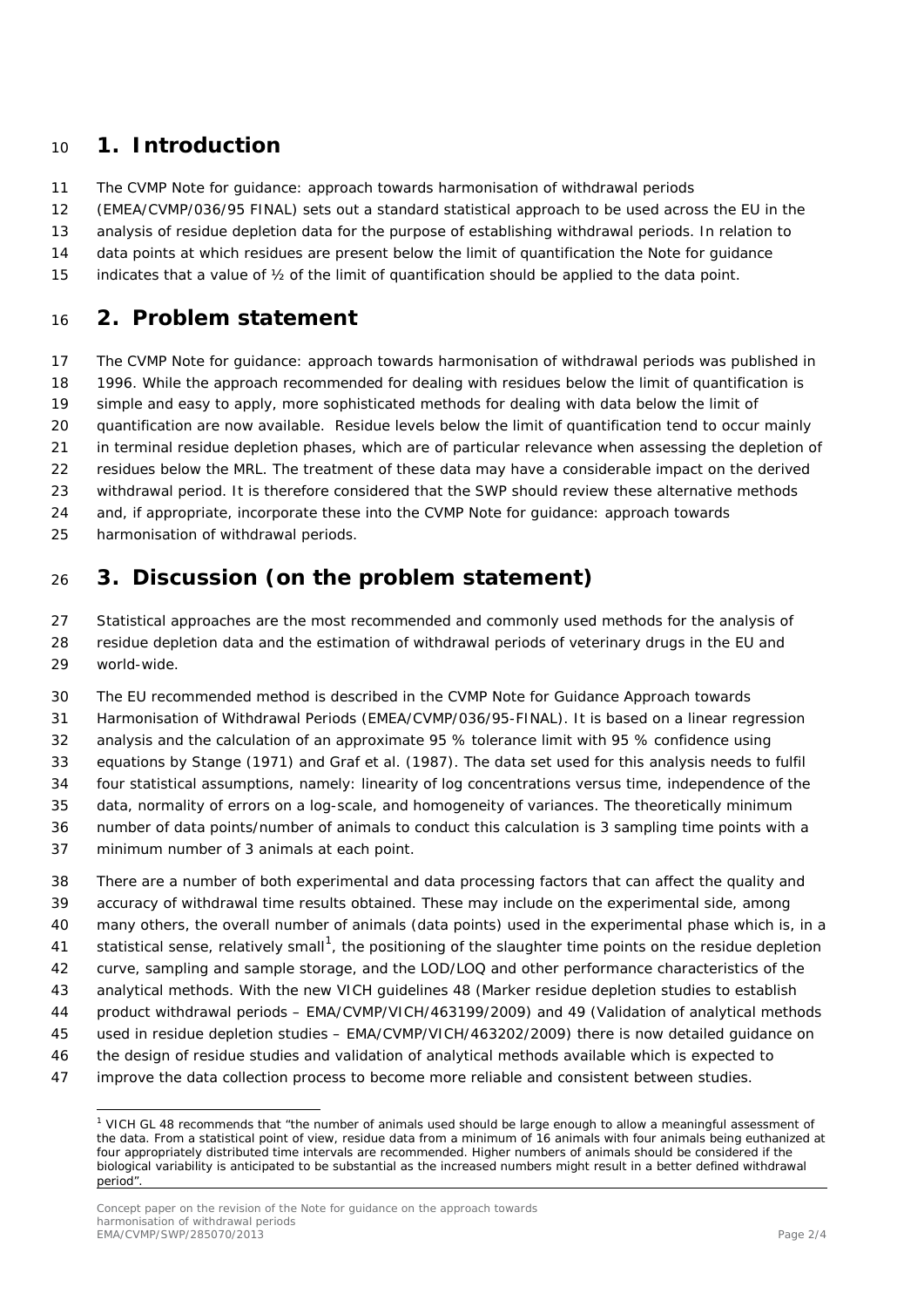While the CVMP Note for Guidance Approach towards Harmonisation of Withdrawal Periods gives quite clear directions on the acceptable consumer protection level (i.e. 95 %/95 % tolerance limit) and acceptance criteria for the statistical assumptions, it is not very detailed on data treatment prior to the analysis and, in particular, the techniques to deal with "less than" values (censored/missing data) or outliers at the upper end of the data points. While there is some general consensus that removing of outliers should be done, if at all, very cautiously and - given the typically limited number of animals - based on both statistical and strong causal reasoning, there is no uniform agreement on the most appropriate method(s) for dealing with censored data such as omission of such data points/slaughter points, imputation of half the quantification limit for "less than values", using instrument-generated data below the LOQ/LOD or other statistically based estimations. This has been an issue of inconsistent data use and constant debate over the last number of years. As censored data are due to the inherent limitation of the analytical techniques to measure very low concentrations (limit of quantification) they occur mainly in terminal (late) residue depletion phases which are of particular interest when assessing the depletion of residues below the MRL. The method of using these data can, thus, have a considerable impact on the length of the withdrawal period.

- The intention of this project is to explore the currently recommended method (using imputation of 1/2 LOQ) to deal with left censored data against more sophisticated alternatives such as (not exhaustive):
- maximum likelihood approach (i.e. determining the depletion curve that would maximize the likelihood of the observed data),
- simulation of data (e.g. bootstrapping),
- use of data "as measured",

 in order to compare the performance and robustness of each method and their relative merits for achieving a most efficient and effective use of the available information.

#### **4. Recommendation**

The CVMP recommends a review of the options available for dealing with data below the limit of

quantification and an update to the CVMP Note for Guidance Approach towards Harmonisation of

Withdrawal Periods to incorporate new method(s) as appropriate.

## **5. Proposed timetable**

| 76       | 31 January 2014          | Deadline for comments on concept paper                                                                             |
|----------|--------------------------|--------------------------------------------------------------------------------------------------------------------|
| 77<br>78 | February - December 2014 | Consider comments received, review available approaches and<br>publish an updated draft guideline for consultation |
| 79       | January $-$ June 2015    | Public consultation on draft updated quideline                                                                     |
| 80<br>81 | July - December 2015     | Consider comments received and develop a final updated<br>guideline                                                |
| 82       | June 2016                | CVMP adopts the final quideline                                                                                    |

### **6. Resource requirements for preparation**

#### A rapporteur from the CVMP SWP will be responsible for the review of available methods and updating 85 the existing Note for Guidance as appropriate and will require input from a statistician for this work.